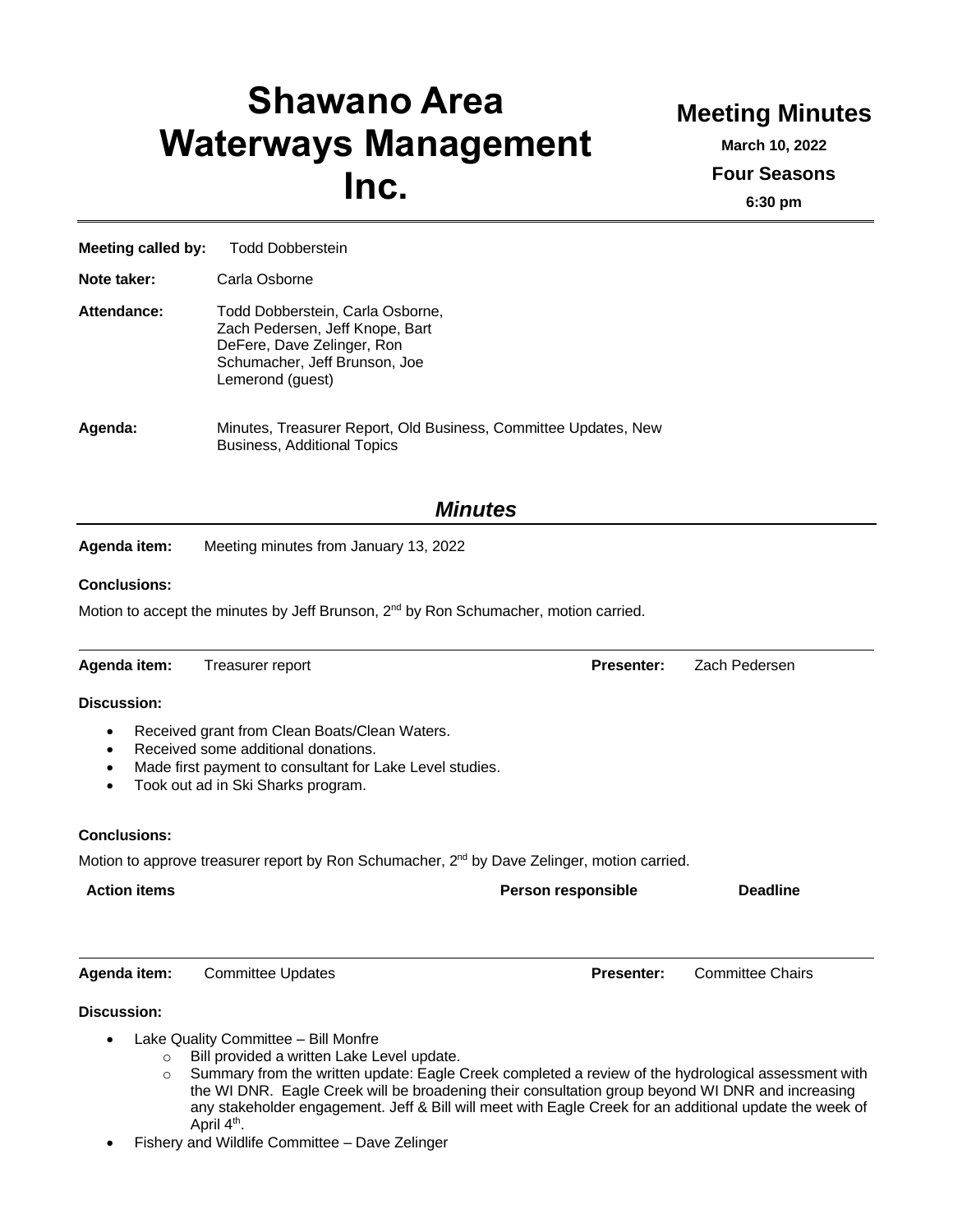- o Committee met in February.
- o Dave presented committee objectives, members, & concerns.
- o Still trying to find a member from Shawano Bassmasters and Wolf River Wild Ones.
- $\circ$  Trying to set up a meeting with the new fisheries DNR representative and a meeting with Scott Frank to try to get some state money for habitat improvement.
- Education and Communication Committee Jeff Brunson
	- o Need to have a committee meeting to confirm objectives.
	- o Will measure effectiveness by tracking the number of members.
	- $\circ$  Jeff P. has attended township and county board meetings to provide updates. Bill & Dave updated the Town of Washington.
	- o May want to consider Lakekit for website development.
- By-Laws Committee Paul Seidenstricker
	- o Paul provided an email update. The by-laws will be sent to the board to review before the next board meeting so they can be considered at the next board meeting in April. They will then be prepared to be ready for approval at annual meeting.

#### **Conclusions:**

| <b>Action items</b> |                               | <b>Person responsible</b> | <b>Deadline</b>  |  |
|---------------------|-------------------------------|---------------------------|------------------|--|
|                     |                               |                           |                  |  |
| Agenda item:        | New Business/Additional items | <b>Presenter:</b>         | Todd Dobberstein |  |

#### **Discussion:**

- Gannt chart items
	- $\circ$  Need to figure out how everyone has access to information and how to edit. May use Google docs.
	- o Gantt Chart will prioritize items to focus on.
	- o Todd, Dave, Jeff B, & Carla will meet to further organize.
- Annual Newsletter
	- $\circ$  Include committees & objectives, water level update, bridge update, Lake management plan update process, shoreline restoration– check if money is available.
	- o Need golf outing flyer.
	- o Zach will get addresses from the county.
	- o Zach will check if Christensen printing can print and send out the newsletter.
	- o Carla will work on the newsletter updates.
	- o Todd will check on getting the golf outing flyer.
- Phone for SAWM
	- o Old number not available.
	- $\circ$  Get cell phone for SAWM. Todd will keep phone at his office. Todd can add phone plan to his business and get reimbursed at end of year. Phone cost: \$59, plan cost: \$22/month. Jeff K. may have an old phone to use. Motion to approve up to \$100 for phone and up to \$25/month for plan by Dave Zelinger, 2<sup>nd</sup> by Jeff Brunson, motion carried.
- Laptop computer and projector for SAWM
	- o Get SAWM information off of personal computers.
	- o Todd got a quote for \$950 for laptop, \$439 for software, \$425 for projector.
	- $\circ$  Motion to approve \$2000 for computer/projector equipment by Ron Schumacher, 2<sup>nd</sup> by Bart DeFere, motion carried.
- Clean Boats/Clean Water program
	- o Need to increase pay to recruit workers.
	- $\circ$  Motion to increase the pay to \$12/hr or up \$15/hr if needed by Ron Schumacher, 2<sup>nd</sup> by Bart DeFere, motion carried.
- **Buoys** 
	- o Carla will add cost of buoys to newsletter.
	- $\circ$  Bill for new buoys & lights is \$14,800 (\$233/light, \$150/buoy).  $\frac{1}{2}$  of cost is eligible to be covered by a grant.
	- $\circ$  Motion to approve purchase of buoys by Bart DeFere, 2<sup>nd</sup> by Jeff Knope, motion carried.
- Weed Chemicals
	- o Motion for Bart to purchase weed chemicals at \$10,00 by Jeff Brunson, 2<sup>nd</sup> by Ron Schumacher, motion carried.
- Weed Harvester